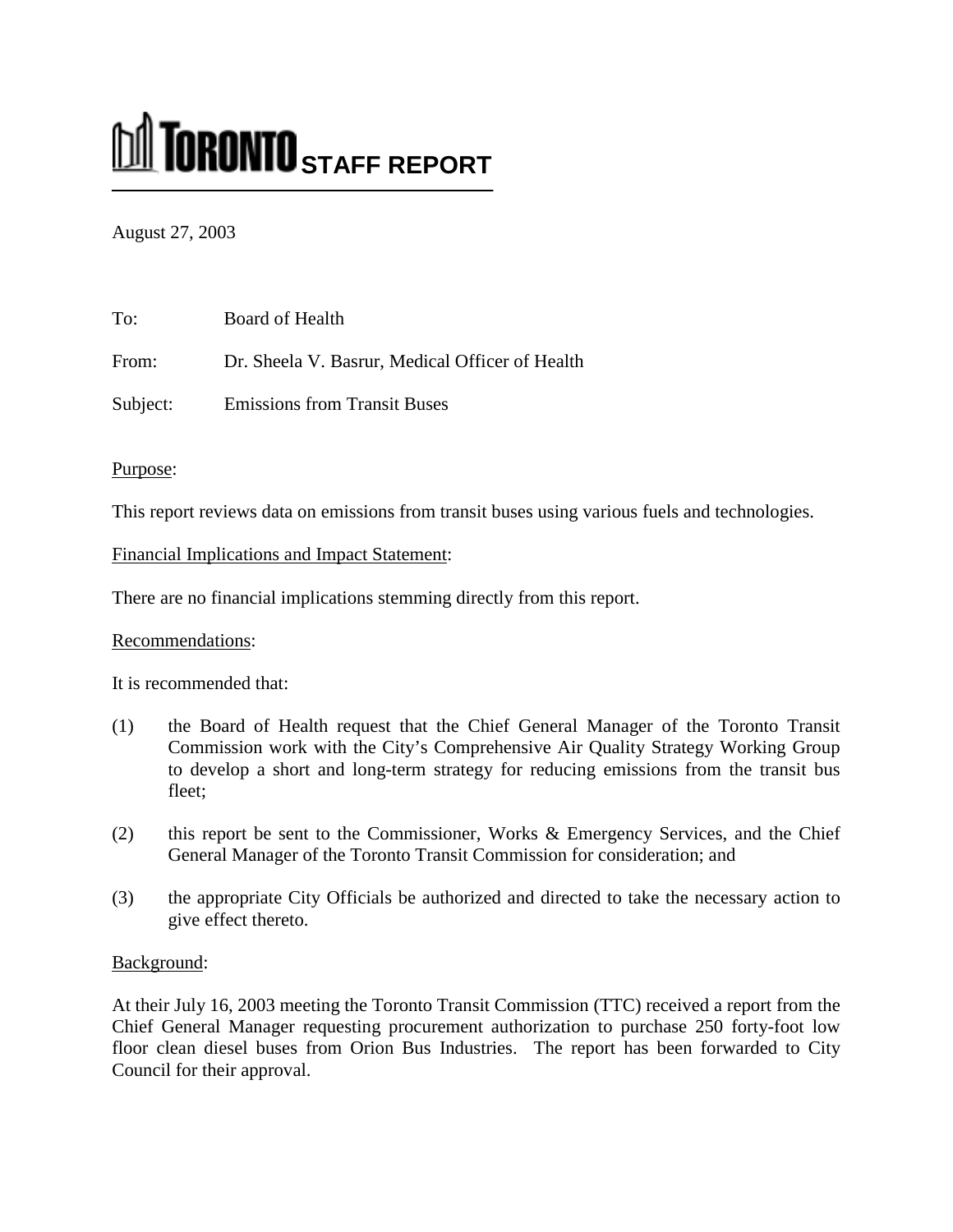In June 25, 2002 the Board of Health received the report entitled "Assessing the Health Impact of Diesel Exhaust in Toronto". This report reviewed evidence documenting cancer and noncancer health effects and assessed the potential impact on Toronto populations. Also in 2002, the Board of Health received the report entitled "Ten Key Carcinogens in Toronto Workplaces and Environment: Assessing the Potential for Exposure" (March 19, 2002). Nine of the carcinogens evaluated were anticipated to exceed acceptable exposure levels in Toronto's air. One of the priority carcinogens identified for emissions reductions was polycyclic aromatic hydrocarbons (PAH), a significant component of diesel particulate matter.

Due to concerns about emissions from diesel engines, this report examines various fuels and technologies available that could reduce such emissions from the TTC bus fleet.

TTC staff were consulted in the preparation of this report.

#### Comments:

Air pollutants have been shown to be associated with adverse health effects including premature mortality. According to the 1995 Criteria Air Contaminant Inventory on Environment Canada's National Pollutant Release Inventory website, transportation sources contribute significantly to the overall air pollutant emissions in Toronto. For example, 65 percent of the nitrogen oxides and 75 percent of the carbon monoxide emitted in Toronto are estimated to be from transportation sources.

Toronto Public Health has recognized that diesel exhaust likely contributes to the burden of cancer in Toronto. Emissions from diesel-fuelled vehicles and equipment include gaseous pollutants and particulate matter. Recent studies have linked air pollution with an increase in lung cancer. Diesel exhaust has been classified as a probable human carcinogen. Short-term exposure to high levels of diesel exhaust has been associated with eye, nose and throat irritation as well as with nausea, cough and phlegm. Studies have found an increase in cancer risk, primarily lung cancer, among railway workers, truck drivers, heavy equipment operators and professional drivers, all occupations where exposure to diesel exhaust is high.

The 2002 report to the BOH "Assessing the Health Impact of Diesel Exhaust in Toronto" recommended that the City's Comprehensive Air Quality Strategy consider strategies to reduce emissions levels and exposure to diesel exhaust.

Transit buses and other heavy-duty vehicles are most often diesel-fuelled. Transit Authorities across North America continue to develop strategies to address the issue of diesel emissions and are considering less polluting engine technologies and controls in their long-term fleet purchase and maintenance plans. The strategies to address emissions vary. The New York Transit Authority operates compressed natural gas buses and, more recently, has invested in dieselelectric hybrid buses. In Montreal, the Societe de Transport de Montreal took part in the BIOBUS project, which tested the use of biodiesel in 155 transit buses. The Los Angeles County Transportation Authority operates mostly compressed natural gas buses (more than 1800). In Toronto, the TTC operates mostly diesel buses; however the fleet complement includes 125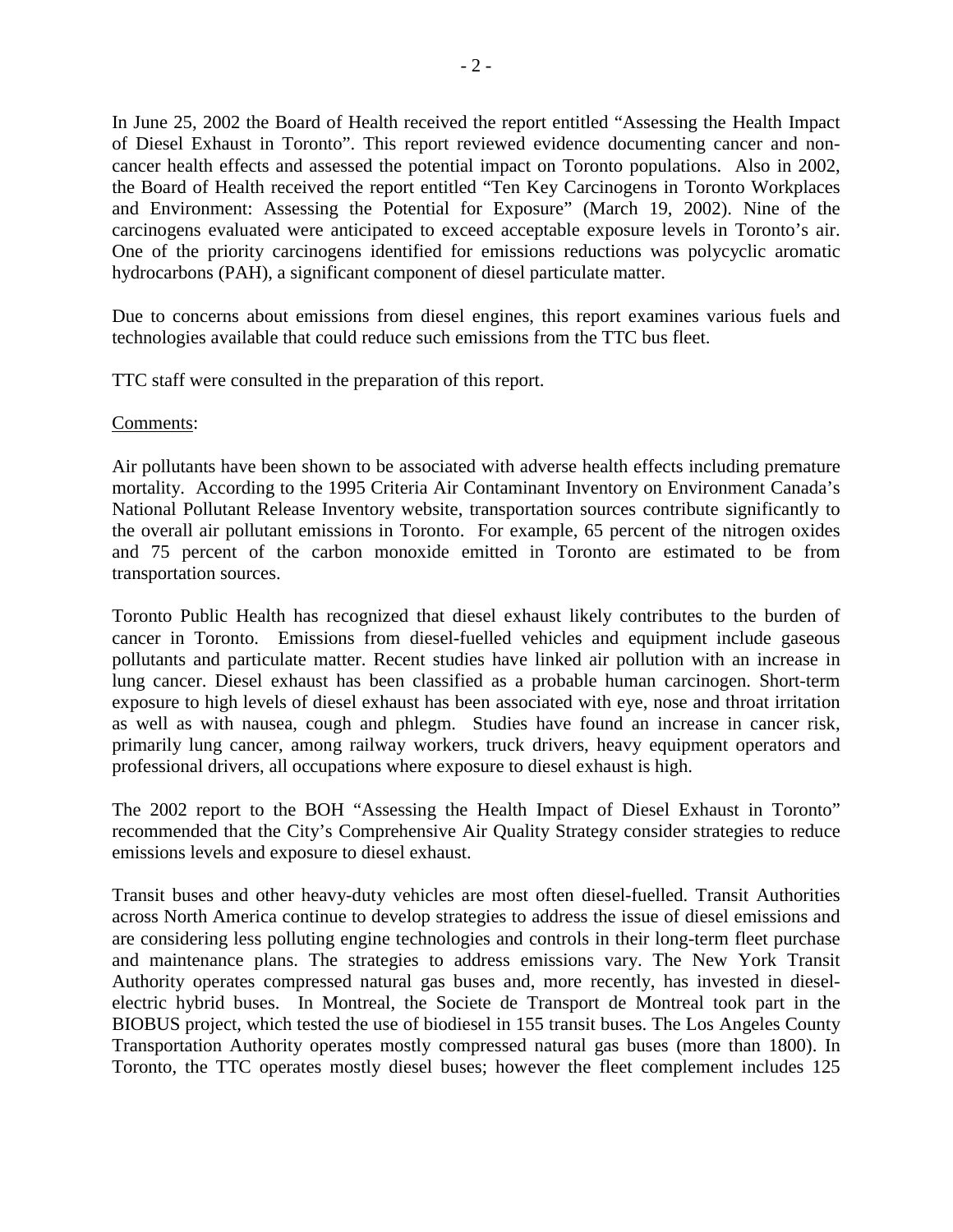compressed natural gas buses. In addition, the TTCs Bus Fleet Plan indicates that the TTC is evaluating the diesel-electric hybrid bus. Two out of three testing sessions have been completed.

#### Emissions Analysis:

The following analysis compares the average reported emissions associated with three engine technologies: a) diesel engine b) diesel-electric hybrid engine and c) compressed natural gas (CNG) engine. The diesel engines evaluated include both older and newer models using both low sulphur diesel (LSD) which is the diesel grade commonly available on the market and ultra low sulphur diesel (ULSD). The diesel-electric hybrid engine is a combination of a small diesel engine that powers an electrical generator, which, through rooftop batteries, powers an electric motor. During the braking cycle, some of the energy is recovered and used to recharge the batteries. This results in reduced fuel consumption. The emissions impact associated with cleaner fuel formulations and various pollution control or after-treatment technologies are also examined. CNG-hybrids (which operate on the same principle as the diesel hybrids, with a small CNG engine and an electrical generator) were not evaluated because they are currently in the development phase and emissions data were not available to Toronto Public Health.

The following data is compiled from published reports on emissions testing of transit buses in North America. In preparing this data, staff also consulted staff with Environment Canada's Environmental Technology Centre, Emissions Research and Measurement Division. TTC staff were also consulted for any available emissions data. Engine model years evaluated range from 1988 to 2001. The emissions figures presented are based on actual tailpipe measurements.

Table 1 presents a summary of emissions for nitrogen oxides  $(NO<sub>x</sub>)$ , particulate matter (PM), carbon monoxide (CO), carbon dioxide  $(CO_2)$ , total hydrocarbons (THC) and non-methane organic carbon (NMOC). These summary data are a compilation of average emissions from all buses using a given fuel source. They include emissions results from buses equipped with aftertreatment devices and, in some cases, using fuel with a lower sulphur content (i.e. ultra low sulphur diesel). The influence of these emission reduction measures is considered later in the report.

The diesel-electric hybrid bus had the lowest overall emissions of  $NO<sub>x</sub>$ , CO, CO<sub>2</sub> and THC. The PM emissions were slightly higher for the diesel-electric hybrid relative to the CNG bus. However, limited testing data is available for the diesel-electric hybrid bus because it is the most recent on the market.

Table 1 also separates out the emissions data for model years, since 1996. In the case of diesel buses, the newer models show emissions reductions for most pollutants. PM and CO were both reduced by approximately 69% and THC were reduced by 90%. These dramatic reductions observed with newer diesel engines, referred to as clean diesel, are likely due to a combination of better, more refined engines and the use of after-treatment technologies and cleaner fuels. The diesel-electric hybrid engine is the newest technology, introduced after 1996. There were no statistically significant differences in emissions from older or newer model CNG buses.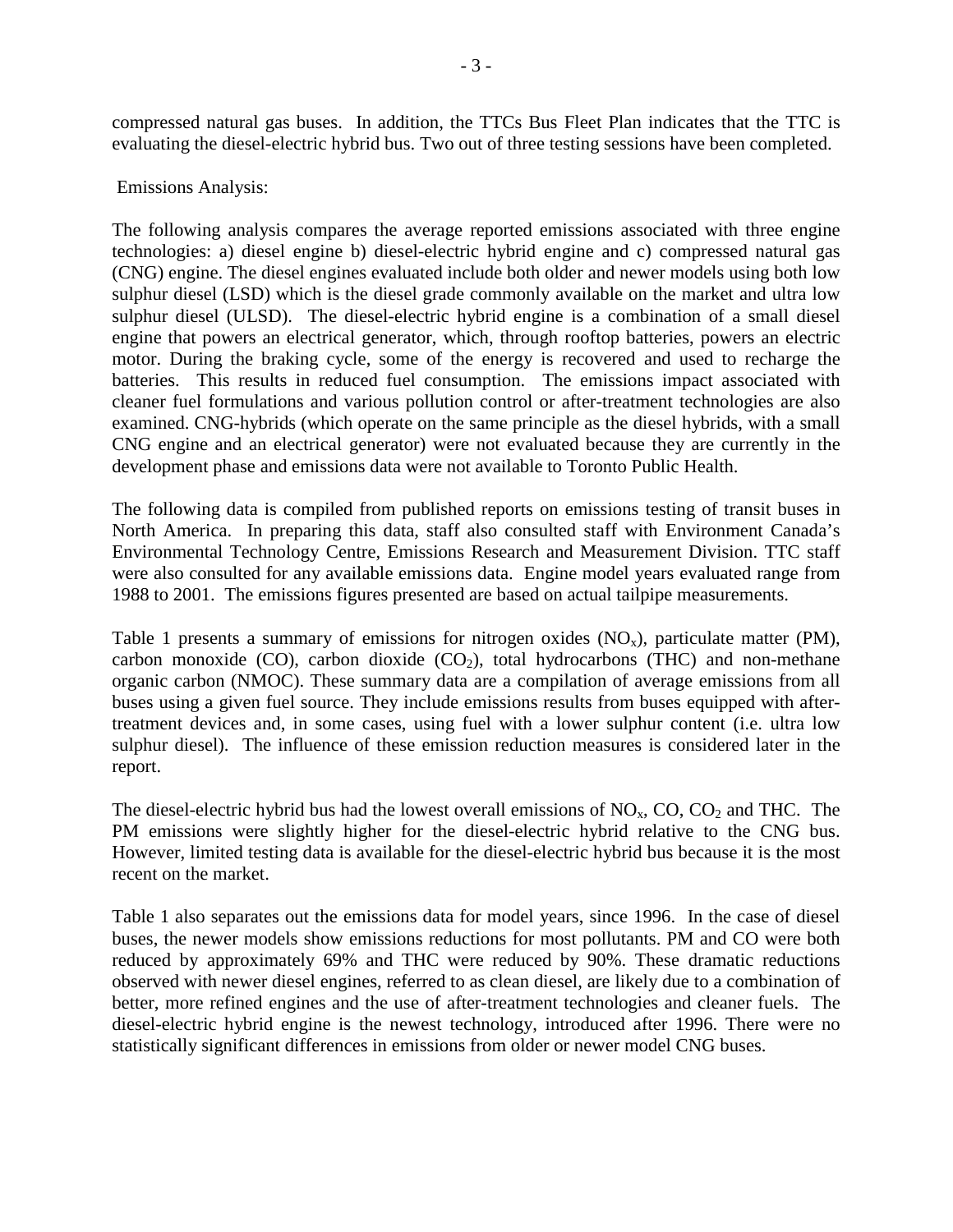After-treatment and Low Sulphur Fuel:

The emissions reductions reported above do not fully address the importance and influence of engine type, sulphur content in fuel and after-treatment technologies. Table 2 summarizes the emissions data relevant to the use of LSD and ULSD and the installation of after-treatment devices. The studies reviewed reported the use of various after-treatment technologies such as oxidation catalysts and PM filters. It is important to note that these technologies continue to be refined and more effective technologies continue to be developed. For example, the selective reduction catalyst has replaced the oxidation catalyst.

Table 2 shows that the greatest emissions reductions were observed with after-treatment devices installed on diesel-fuelled buses. The oxidation catalyst generally reduces emissions. ULSD improves them further and ULSD plus the installation of a PM filter improves them even more. The ULSD/PM filter combination reduced PM by 87%, CO by 97% and THC by 83%, relative to LSD without after-treatment.  $NO_x$  were reduced by only 11% and  $CO_2$  increased by 8%.

At present LSD is used in transit fleets (300-500 parts per million (ppm) sulphur). ULSD is currently available in Canada in very limited quantities and is expensive. In June 2006 the regulations that reduce the allowable sulphur content in diesel fuel to 15 ppm will come into effect. Retrofitting existing bus fleets with PM filters becomes a more feasible option to consider since their effectiveness is dependent on very low sulphur levels in fuel.

Another fuel for use in clean diesel and diesel-electric hybrid engines is biodiesel. The reports reviewed to compile Tables 1 and 2 do not present data on emissions associated with biodiesel used in transit buses. Levels of sulphur in biodiesel are comparable to those in ultra-low sulphur petrodiesel. The U.S. Environmental Protection Agency (U.S.EPA) reports that the average concentration of sulphur in B100 (100% biodiesel) biodiesel is 54 ppm. B20 biodiesel blends (20% biodiesel mixed with petrodiesel) will, therefore, have a lower sulphur content than conventional petrodiesel. Relative to conventional diesel (LSD), the U.S.EPA has estimated that emissions for B20 would be reduced by approximately 10 percent for PM, 21 percent for hydrocarbons, and 11 percent for CO, while emissions for  $NO<sub>x</sub>$  were estimated to increase by about 2 percent. In addition, slight reductions in air toxics emissions were estimated using the B20 fuel. However, these same emissions reductions are also expected when the cleaner ultralow sulphur petrodiesel fuels are used. Thus, much of the improvement may be linked directly to the sulphur content of any given fuel (OPHA, 2003). While there were no emissions testing data available for biodiesel with after-treatment devices, additional emission-abatement technologies, such as PM filters, would be expected to have a similar impact on biodiesel and ULSD-fuelled vehicles, if those fuels have comparable sulphur concentrations.

Table 2 indicates that oxidation catalysts installed on CNG buses reduced emissions of  $NO<sub>x</sub>$  by 30%, PM by 50% and CO by 34% relative to CNG buses without catalysts. However,  $CO_2$  and THC emissions increased by 7 and 1 percent, respectively. According to Orion Bus Industries, a manufacturer of CNG buses, since October 2002 all new CNG buses are equipped with oxidation catalysts.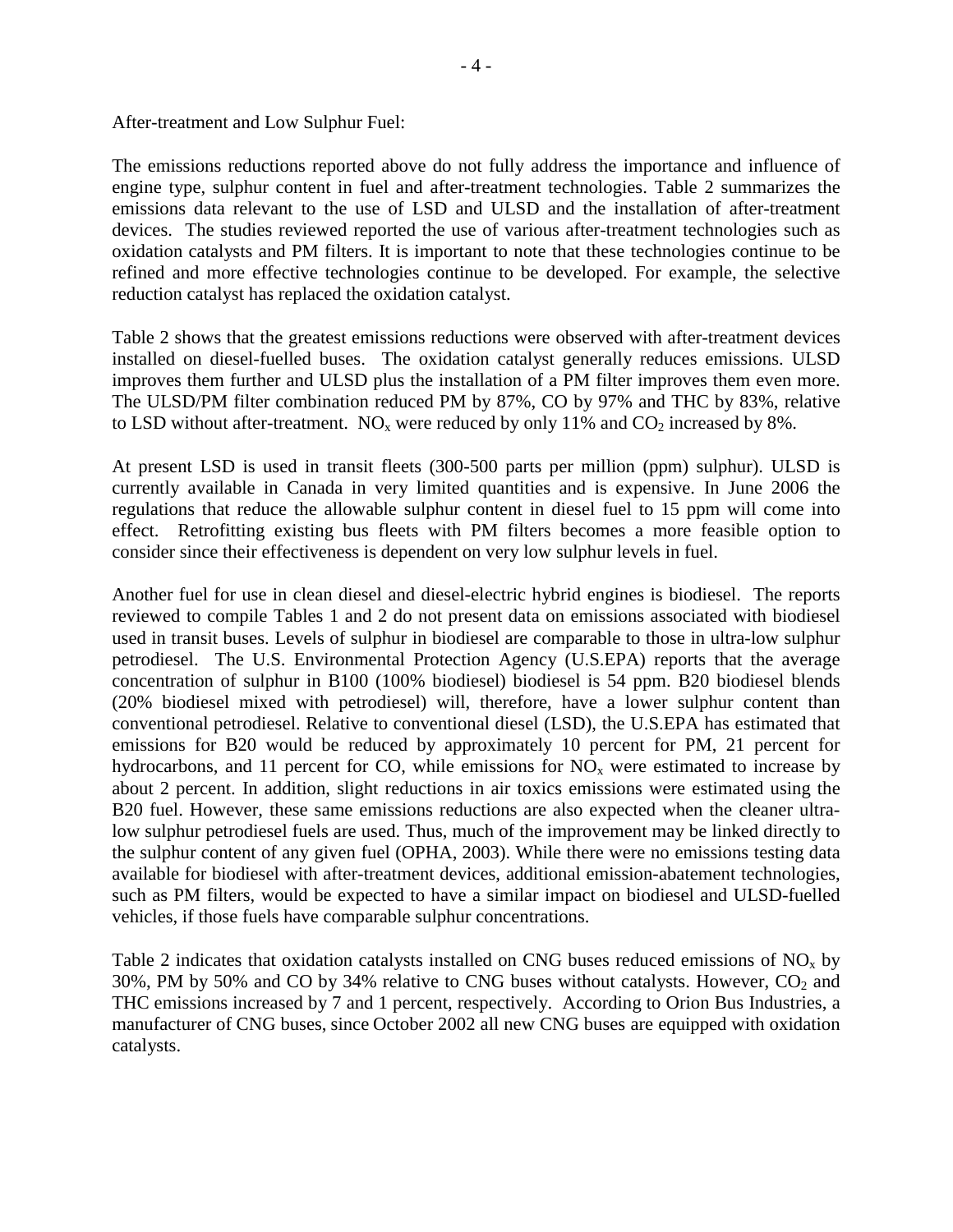In the case of diesel-electric hybrids, the limited available data suggest that PM filters will reduce most emissions and greater reductions will be observed when ULSD is used.

Of the various combinations of fuel and technologies evaluated in Table 2, the following were considered the cleanest:

- Clean diesel using ULSD and PM filter;
- Diesel-electric hybrid using ULSD and PM filter; and,
- CNG with oxidation catalyst.

Both the CNG and diesel-electric hybrid buses emitted comparable  $NO<sub>x</sub>$  and PM. However, the diesel-electric hybrid emitted much less  $CO$ ,  $CO<sub>2</sub>$  and THC.  $CO$  and NMOC (a fraction of THC) are both linked with health effects.  $CO<sub>2</sub>$  is not directly associated with health effects, but its environmental effects have been well documented and is subject to reductions under the Kyoto Protocol.

Clean diesel buses using the ULSD/PM filter combination overall emitted significantly less pollutants than ordinary clean diesel buses using LSD without after-treatment. Clean diesel buses using the ULSD/PM filter emitted more  $NO<sub>x</sub>$  and PM than CNG and diesel-electric hybrid buses. However, CO and THC emissions were lower for clean diesel buses compared to CNG buses. It is expected that the CNG-electric hybrid bus, when it becomes available, will emit less than the CNG bus with an oxidation catalyst. As noted previously, more effective after-treatment technologies are being developed (e.g. selective reduction catalyst).

The City of Toronto Environmental Plan calls for a comprehensive air quality strategy. Currently, an interdepartmental working group is preparing a draft strategy to be presented to the Toronto Interdepartmental Environment Team prior to being brought to Council. It is the intention of the strategy to include programs of the City of Toronto itself, and its agencies, Boards and Commissions, including the Toronto Transit Commission. It is therefore advisable that the strategy include a plan to work with the TTC to reduce the emissions of its fleet.

#### Conclusions:

The City's Comprehensive Air Quality Strategy, currently under development, will examine options for emissions reductions in various programs implemented across the corporation and the community. Consideration of options that minimize the impact of the City's bus fleet on Toronto's air quality should be included in the broad strategy.

The analysis of emissions from the three engine types indicates CNG engines and diesel-electric hybrids engines are much cleaner engine technologies than the clean diesel engine. Comparable levels of  $NO<sub>x</sub>$  and PM were emitted from CNG with oxidation catalysts and from diesel-electric hybrid engines using the ULSD/PM filter combination. However, the diesel-electric hybrid engine emitted much less  $CO$ ,  $CO<sub>2</sub>$  and THC.  $CO$  and NMOC are both linked with health effects and  $CO<sub>2</sub>$  to climate change. Therefore, based on limited emissions data, it appears that the newer diesel-electric hybrid provides emissions reductions for a greater number of pollutants. It is reasonable to expect that the CNG-electric hybrid bus, when it becomes available, will emit less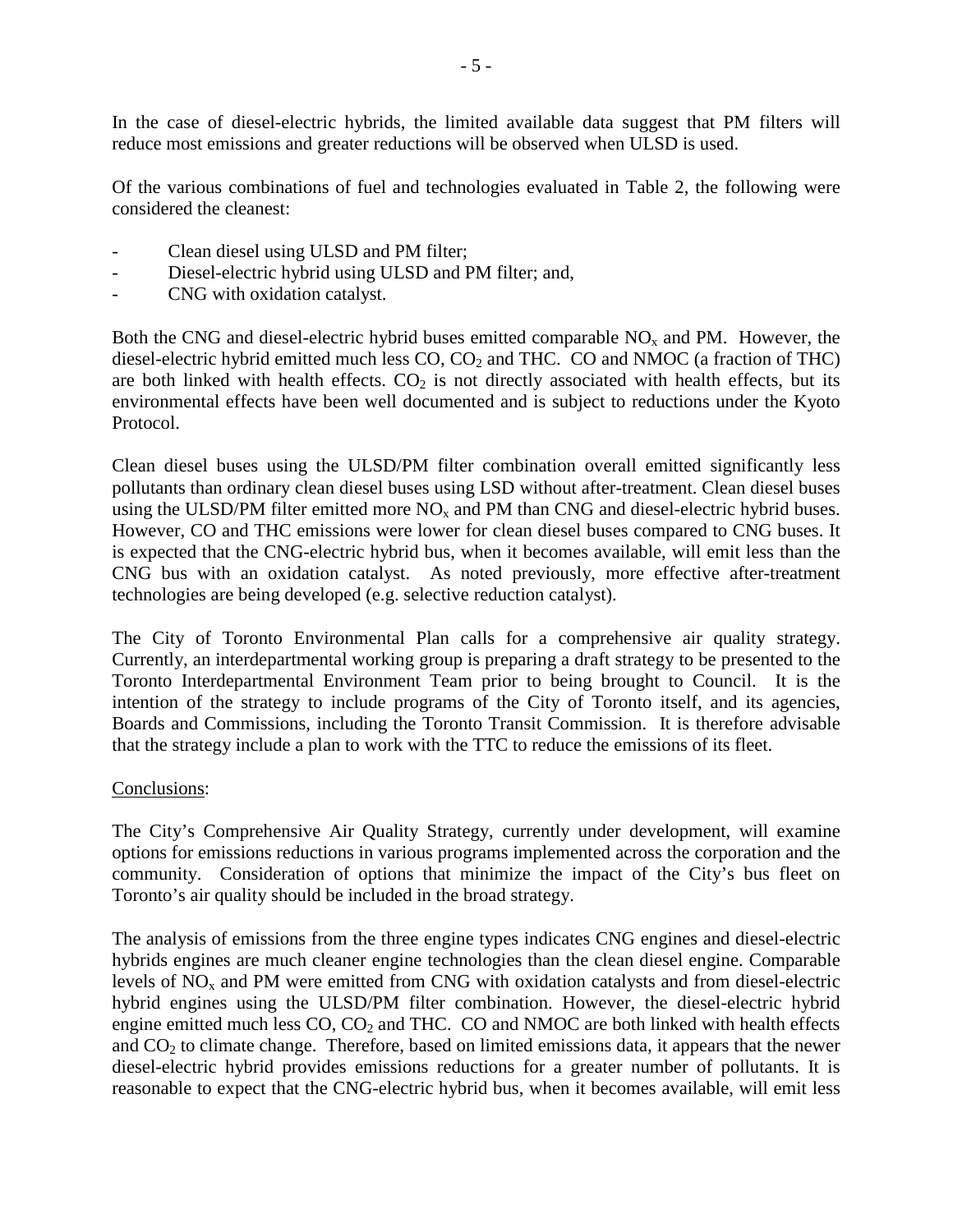than the CNG bus with an oxidation catalyst. The feasibility of using this engine technology in a transit bus application remains to be evaluated.

The TTC's long-term Bus Fleet Plan indicates that they are considering the diesel-electric hybrid technology for future bus purchases. The TTC is currently conducting an in-service evaluation of a diesel-electric hybrid bus on loan from the manufacturer.

Diesel buses emit the greatest amount of pollutants, particularly PM, relative to diesel-electric hybrids and CNG buses. Clean diesel buses are much less polluting than the older diesel buses and even greater emissions reductions are observed when ULSD and after-treatment devices like the PM filter are used. It is expected that the diesel buses that are currently in the bus fleet will be considered for after-treatment when the new sulphur content in fuel regulations come into effect in June 2006. In the more immediate future, the TTC should assess the feasibility of purchasing cleaner fuels, in combination with the installation of after-treatment devices.

Contact:

Franca Ursitti Research Consultant Health Promotion – Environmental Protection Office Toronto Public Health Tel: 416-338-8143 Fax: 416-392-7418 Email: fursitti@toronto.ca

Ronald Macfarlane Supervisor, Environmental Health Assessment & Policy Health Promotion – Environmental Protection Office Toronto Public Health Tel: 416-338-8097 Fax: 416-392-7418 Email: macfar3@toronto.ca

Fran Scott Director, Planning & Policy and Associate MOH Toronto Public Health Tel: 416-392-7463 Fax: 416-392-0713 Email: fscott@toronto.ca

Dr. Sheela V. Basrur Medical Officer of Health